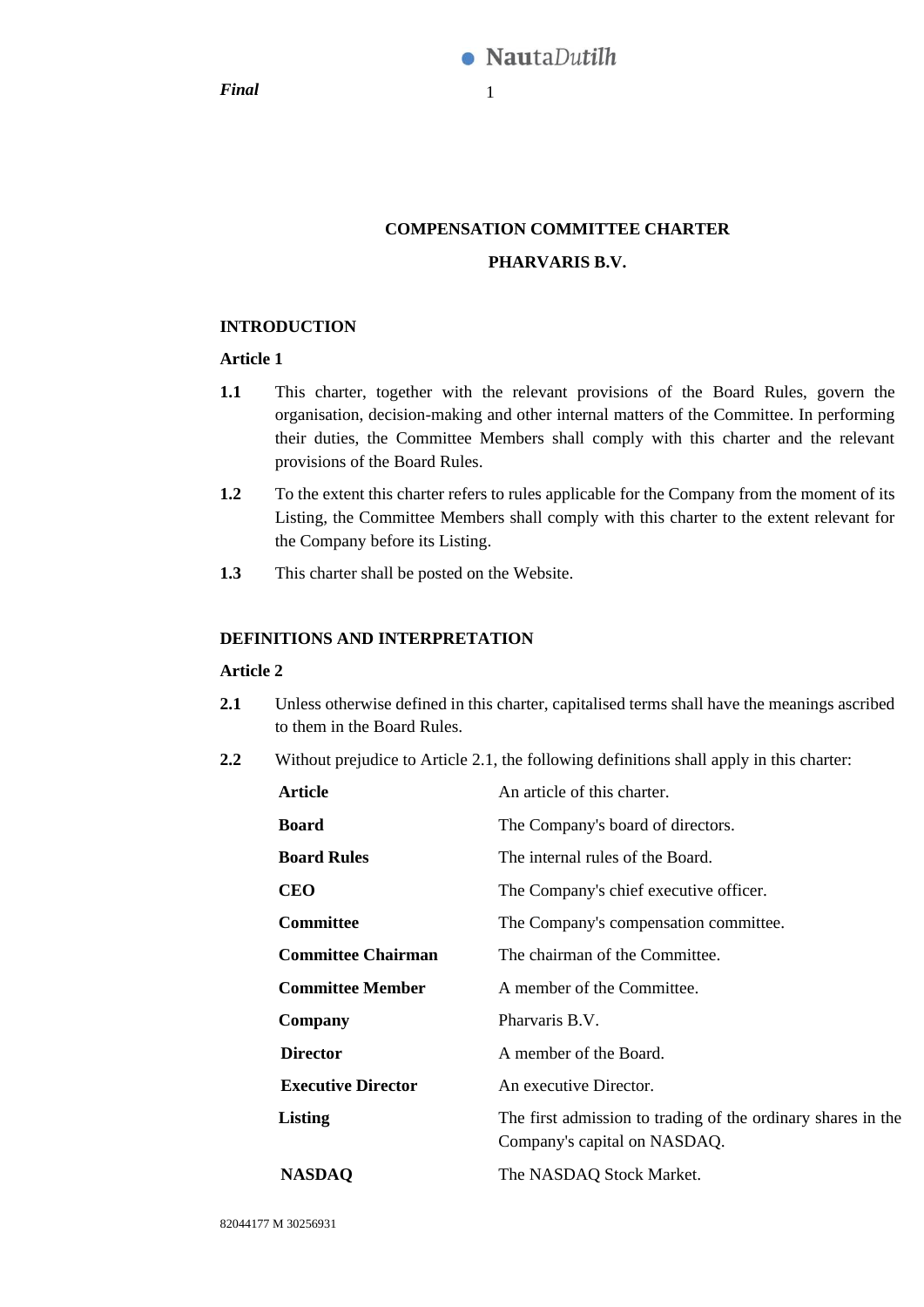

|                               | <b>Nomination and Corporate</b> The Company's nomination and corporate governance |
|-------------------------------|-----------------------------------------------------------------------------------|
| <b>Governance Committee</b>   | committee.                                                                        |
| <b>Non-Executive Director</b> | A non-executive Director.                                                         |
| <b>SEC</b>                    | The U.S. Securities and Exchange Commission.                                      |
| Website                       | The Company's website.                                                            |

- **2.3** Terms that are defined in the singular have a corresponding meaning in the plural.
- **2.4** Words denoting a gender include each other gender.

#### **COMPOSITION**

#### **Article 3**

- **3.1** The Committee consists of at least two Non-Executive Directors.
- **3.2** The Committee Members shall be appointed and dismissed by the Board, based on recommendations from the Nomination and Corporate Governance Committee.
- **3.3** More than half of all Committee Members shall be independent within the meaning of the Dutch Corporate Governance Code.
- **3.4** All Committee Members shall be independent within the meaning of NASDAQ Rule 5605(a)(2), except as permitted by the applicable NASDAQ rules.
- **3.5** The Committee shall elect a Committee Member to be the Committee Chairman. The Committee may dismiss the Committee Chairman, provided that the Committee Member so dismissed shall subsequently continue his term of office as a Committee Member without having the title of Committee Chairman.
- **3.6** The Committee Chairman shall not be the Chairman or a former Executive Director.

#### **DUTIES AND ORGANISATION**

### **Article 4**

- **4.1** The Board may allocate from time to time certain of its tasks and duties to the Committee pursuant to a resolution to that effect. The Committee can validly pass resolutions in respect of matters which fall under the tasks and duties allocated to the Committee.
- **4.2** The Committee is charged with, and shall be able to pass resolutions relating to, the following matters:
	- **a.** reviewing and evaluating the Company's compensation policy and benefits policies generally, including the review and recommendation of incentive-compensation and equity-based plans of the Company, as well as the compensation of the CEO and the Company's other executive officers;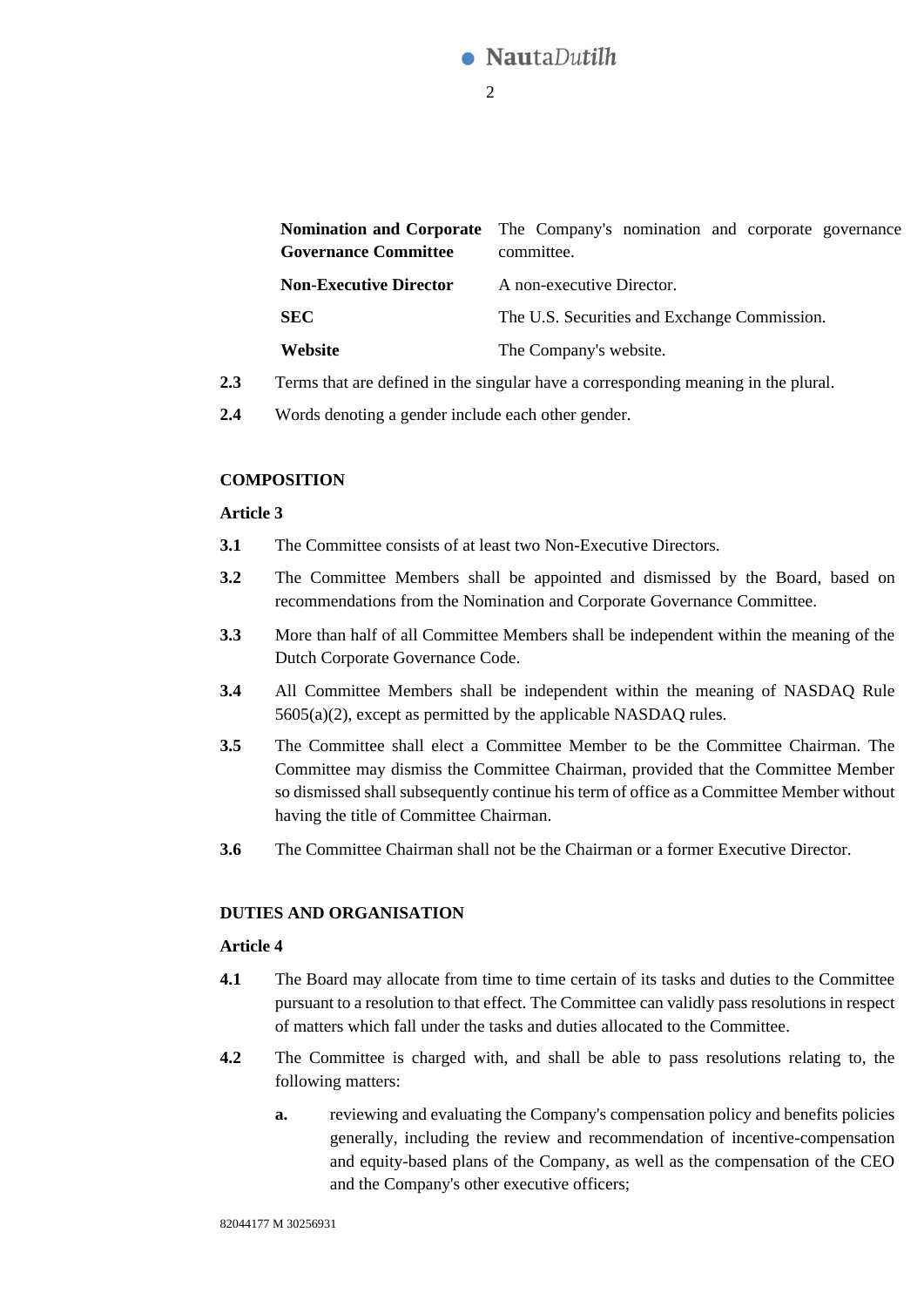

- **b.** evaluate at least annually the CEO's performance in light of those goals and objectives, and make recommendations to the Board regarding the CEO's compensation level based on this evaluation;
- **c.** submitting proposals to the Board concerning changes to the Company's compensation policy, as relevant;
- **d.** submitting proposals to the Board concerning the compensation of the Company's executive officers and the individual Directors, at least covering:
	- **i.** the compensation structure;
	- **ii.** the amount of the fixed and variable compensation components:
	- **iii.** the applicable performance criteria:
	- **iv.** the scenario analyses that have been carried out;
	- **v.** the pay ratios within the Company's group;
	- **vi.** if it concerns the compensation of a Director, the views of the Director concerned with regard to the amount and structure of his own compensation;
	- **vii.** if considered appropriate by the Board or the Committee, the views of the executive officer concerned with regard to the amount and structure of his own compensation;
- **e.** the review and assessment of risks arising from the Company's compensation policies and practices and whether any such risks are reasonably likely to have a material adverse effect on the Company;
- **f.** the preparation of the Company's compensation report for the Board;
- **g.** set the composition of the peer company group used for market comparison for executive compensation;
- **h.** the preparation of the Committee's report required by SEC rules or the rules of any other regulatory body; and
- **i.** the retention of or obtaining advice from a compensation consultant, legal counsel or other advisor as the Committee deems necessary or appropriate to carry out its responsibilities, including the appointment of such consultant, counsel or advisor and the ability to cause the Company, without further action, to pay with Company funds the reasonable compensation of such consultant, counsel or advisor as approved by the Committee, provided, however, that:
	- **i.** in retaining or obtaining the advice of such consultant, counsel or advisor, other than in-house legal counsel, the Committee shall take into consideration the factors affecting independence and conflicts of interest required by applicable SEC rules and NASDAQ rules; and